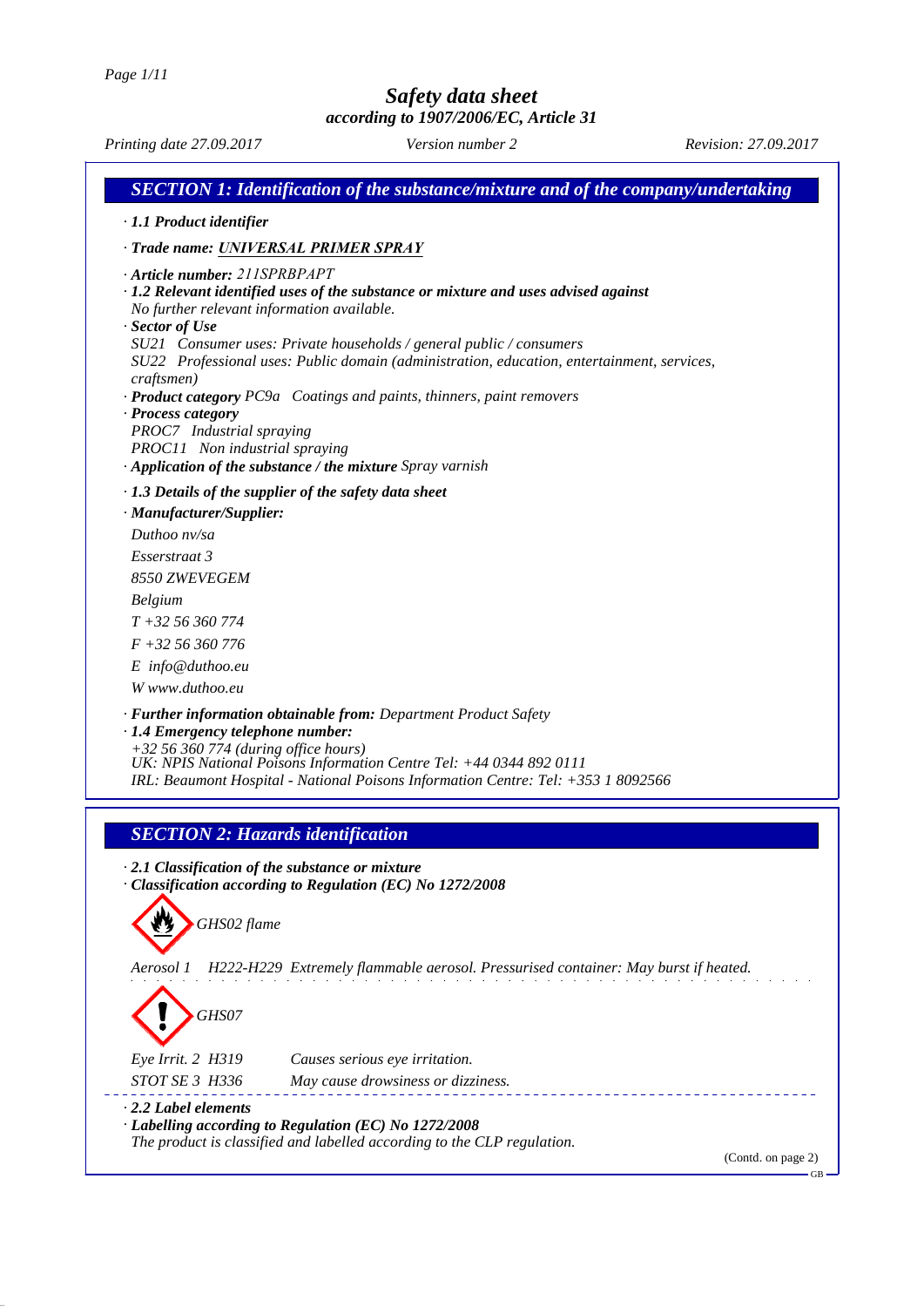*Page 2/11*

*Safety data sheet according to 1907/2006/EC, Article 31*

*Printing date 27.09.2017 Version number 2 Revision: 27.09.2017*



# *SECTION 3: Composition/information on ingredients*

*· 3.2 Chemical characterisation: Mixtures*

*· Description: Mixture of substances listed below with nonhazardous additions.*

| $CAS: 115-10-6$                                         | dimethyl ether                                                                          | $20 - 25\%$        |
|---------------------------------------------------------|-----------------------------------------------------------------------------------------|--------------------|
| EINECS: 204-065-8                                       | $\bigotimes$ Flam. Gas 1, H220                                                          |                    |
| Index number: 603-019-00-8<br>Reg.nr.: 01-2119472128-37 | Press. Gas C, H280                                                                      |                    |
| $CAS: 67-64-1$                                          | acetone                                                                                 | $20 - 5\%$         |
| EINECS: 200-662-2                                       | $\bigotimes$ Flam. Liq. 2, H225                                                         |                    |
| Index number: $606 - 001 - 00 - 8$                      | $\bigotimes$ Eye Irrit. 2, H319; STOT SE 3, H336                                        |                    |
| Reg.nr.: 01-2119471330-49                               |                                                                                         |                    |
| $CAS: 1330-20-7$                                        | xylene                                                                                  | $5 - 10\%$         |
| EINECS: 215-535-7                                       | $\bullet$ Flam. Liq. 3, H226                                                            |                    |
| Index number: $601-022-00-9$                            | $\bullet$ STOT RE 2, H373; Asp. Tox. 1, H304                                            |                    |
|                                                         | Reg.nr.: 01-2119488216-32-xxxx A H and Tox. 4, H312; Acute Tox. 4, H332; Skin Irrit. 2, |                    |
|                                                         | H315; Eye Irrit. 2, H319; STOT SE 3, H335                                               |                    |
|                                                         |                                                                                         | (Contd. on page 3) |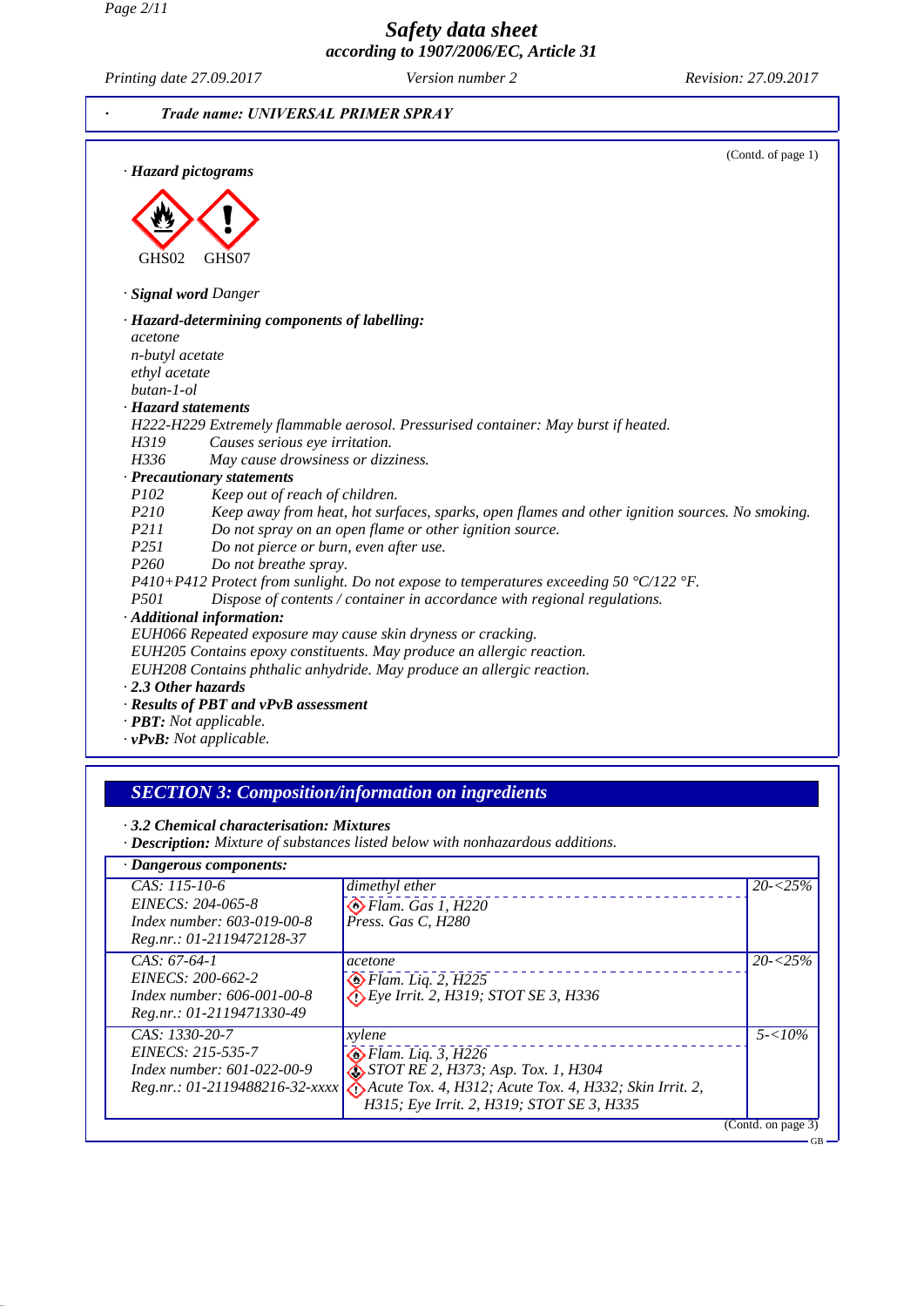*Printing date 27.09.2017 Version number 2 Revision: 27.09.2017*

#### *· Trade name: UNIVERSAL PRIMER SPRAY*

| CAS: 74-98-6                                                                                   | propane                                                                                                                                                            | (Contd. of page 2)<br>$5 - 10\%$ |
|------------------------------------------------------------------------------------------------|--------------------------------------------------------------------------------------------------------------------------------------------------------------------|----------------------------------|
| EINECS: 200-827-9<br>Index number: 601-003-00-5<br>Reg.nr.: 01-2119486944-21                   | $\bigotimes$ Flam. Gas 1, H220<br>Press. Gas C, H280                                                                                                               |                                  |
| CAS: 106-97-8<br>EINECS: 203-448-7<br>Index number: 601-004-00-0<br>Reg.nr.: 01-2119474691-32  | butane<br>$\bigotimes$ Flam. Gas 1, H220<br>Press. Gas C, H280                                                                                                     | $5 - 10\%$                       |
| CAS: 75-28-5<br>EINECS: 200-857-2<br>Index number: 601-004-00-0<br>Reg.nr.: 01-2119485395-27   | isobutane<br>$\bigotimes$ Flam. Gas 1, H220<br>Press. Gas C, H280                                                                                                  | $2.5 - 5\%$                      |
| CAS: 123-86-4<br>EINECS: 204-658-1<br>Index number: 607-025-00-1<br>Reg.nr.: 01-2119485493-29  | n-butyl acetate<br>$\bullet$ Flam. Liq. 3, H226<br>$\bigotimes$ STOT SE 3, H336                                                                                    | $2.5 - 5\%$                      |
| CAS: 108-65-6<br>EINECS: 203-603-9<br>Index number: 607-195-00-7<br>Reg.nr.: 01-2119475791-29  | 2-methoxy-1-methylethyl acetate<br>$\bigcirc$ Flam. Liq. 3, H226                                                                                                   | $2.5 - 5\%$                      |
| CAS: 141-78-6<br>EINECS: 205-500-4<br>Index number: 607-022-00-5<br>Reg.nr.: 01-2119475103-46  | ethyl acetate<br>$\diamondsuit$ Flam. Liq. 2, H225<br>$\bigcirc$ Eye Irrit. 2, H319; STOT SE 3, H336                                                               | $2.5 - 5\%$                      |
| CAS: 100-41-4<br>EINECS: 202-849-4<br>Index number: 601-023-00-4<br>Reg.nr.: 01-2119489370-35  | ethylbenzene<br>$\bigotimes$ Flam. Liq. 2, H225<br>$\sum$ STOT RE 2, H373; Asp. Tox. 1, H304<br>$\bigwedge$ Acute Tox. 4, H332<br>Aquatic Chronic 3, H412          | $< 2.5\%$                        |
| CAS: 2530-83-8<br>EINECS: 219-784-2<br>Reg.nr.: 01-2119513212-58-xxxx                          | [3-(2,3-epoxypropoxy)propyl]trimethoxysilane<br>$\leftrightarrow$ Eye Dam. 1, H318                                                                                 | $< 2.5\%$                        |
| $CAS: 71-36-3$<br>EINECS: 200-751-6<br>Index number: 603-004-00-6<br>Reg.nr.: 01-2119484630-38 | $butan-1-ol$<br>Flam. Liq. 3, H226<br>$\leftrightarrow$ Eye Dam. 1, H318<br>Acute Tox. 4, H302; Skin Irrit. 2, H315; STOT SE 3, H335-<br>H336                      | $\overline{2.5\%}$               |
| CAS: 85-44-9<br>EINECS: 201-607-5<br>Index number: 607-009-00-4<br>Reg.nr.: 01-2119457017-41   | phthalic anhydride<br>$\clubsuit$ Resp. Sens. 1, H334<br>$\xi$ Eye Dam. 1, H318<br>Acute Tox. 4, H302; Skin Irrit. 2, H315; Skin Sens. 1, H317;<br>STOT SE 3, H335 | $\overline{\mathcal{L}0.5\%}$    |

*Note C (Regulation (EC) no. 1272/2008) applies to the component Xylene (mixture) CAS: 1330-20-7. For the wording of the listed hazard phrases refer to section 16.*

## *SECTION 4: First aid measures*

*· 4.1 Description of first aid measures*

*· After inhalation: Supply fresh air; consult doctor in case of complaints.*

*· After skin contact: Generally the product does not irritate the skin.*

*· After eye contact:*

*Rinse opened eye for several minutes under running water. If symptoms persist, consult a doctor.*

*· After swallowing: Drink plenty of water and provide fresh air. Call for a doctor immediately.*

*· 4.2 Most important symptoms and effects, both acute and delayed No further relevant information available.*

(Contd. on page 4)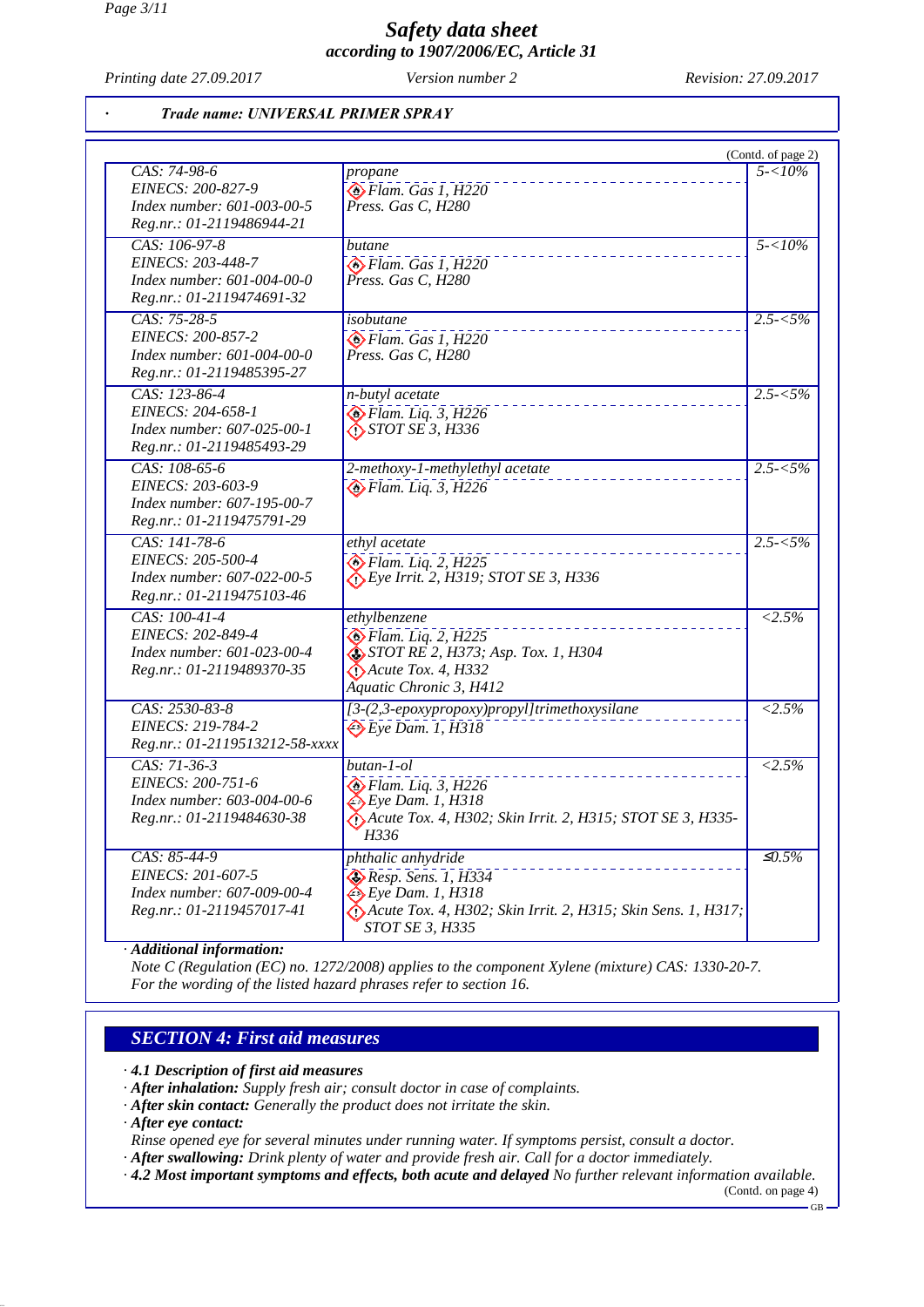*Page 4/11*

*Safety data sheet according to 1907/2006/EC, Article 31*

*Printing date 27.09.2017 Version number 2 Revision: 27.09.2017*

(Contd. of page 3)

*· Trade name: UNIVERSAL PRIMER SPRAY*

*· 4.3 Indication of any immediate medical attention and special treatment needed*

*No further relevant information available.*

# *SECTION 5: Firefighting measures*

- *· 5.1 Extinguishing media*
- *· Suitable extinguishing agents:*
- *CO2, powder or water spray. Fight larger fires with water spray or alcohol resistant foam.*
- *· 5.2 Special hazards arising from the substance or mixture*
- *During heating or in case of fire poisonous gases are produced.*
- *· 5.3 Advice for firefighters -*
- *· Protective equipment: Mouth respiratory protective device.*

## *SECTION 6: Accidental release measures*

*· 6.1 Personal precautions, protective equipment and emergency procedures Ensure adequate ventilation Keep away from ignition sources. Mount respiratory protective device.*

- *Wear protective equipment. Keep unprotected persons away.*
- *· 6.2 Environmental precautions: Do not allow to enter sewers/ surface or ground water.*
- *· 6.3 Methods and material for containment and cleaning up: Dispose contaminated material as waste according to item 13. Ensure adequate ventilation.*
- *· 6.4 Reference to other sections*
- *See Section 7 for information on safe handling. See Section 8 for information on personal protection equipment. See Section 13 for disposal information.*

# *SECTION 7: Handling and storage*

*· 7.1 Precautions for safe handling Ensure good ventilation/exhaustion at the workplace.*

*· Information about fire - and explosion protection:*

*Do not spray onto a naked flame or any incandescent material.*

*Keep ignition sources away - Do not smoke.*

*Keep respiratory protective device available.*

*Pressurised container: protect from sunlight and do not expose to temperatures exceeding 50°C, i.e. electric lights. Do not pierce or burn, even after use.*

- *· 7.2 Conditions for safe storage, including any incompatibilities*
- *· Storage:*
- *· Requirements to be met by storerooms and receptacles:*
- *Observe official regulations on storing packagings with pressurised containers.*
- *· Information about storage in one common storage facility: Not required.*
- *· Further information about storage conditions: Keep container tightly sealed.*
- *· Storage class: 2 B*
- *· 7.3 Specific end use(s) No further relevant information available.*

## *SECTION 8: Exposure controls/personal protection*

*· Additional information about design of technical facilities: No further data; see item 7.*

(Contd. on page 5)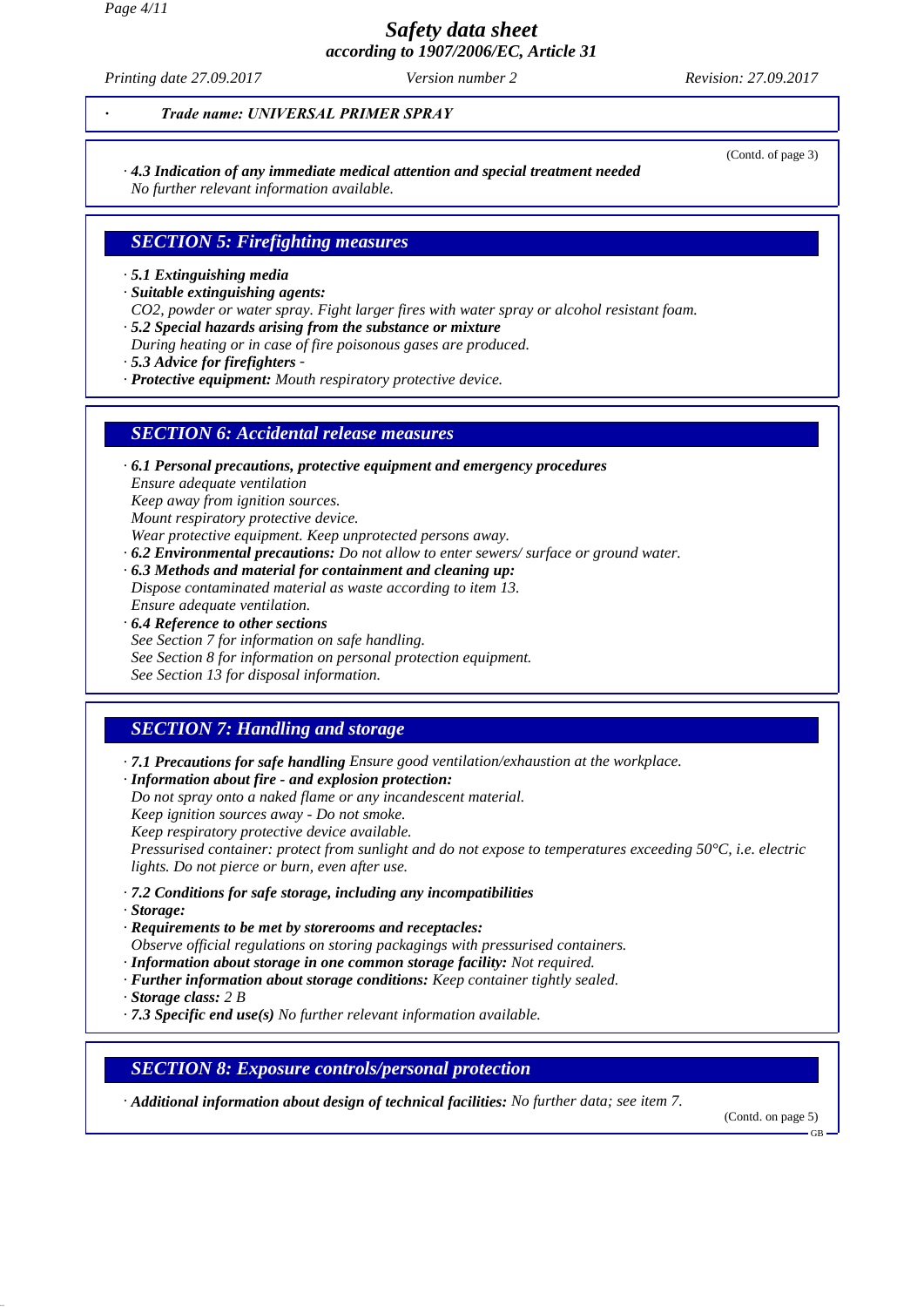*Page 5/11*

# *Safety data sheet according to 1907/2006/EC, Article 31*

*Printing date 27.09.2017 Version number 2 Revision: 27.09.2017*

GB

*· Trade name: UNIVERSAL PRIMER SPRAY*

| · Ingredients with limit values that require monitoring at the workplace:                                         |
|-------------------------------------------------------------------------------------------------------------------|
| 115-10-6 dimethyl ether                                                                                           |
| WEL Short-term value: $958 \text{ mg/m}^3$ , 500 ppm                                                              |
| Long-term value: 766 mg/m <sup>3</sup> , 400 ppm                                                                  |
| 67-64-1 acetone                                                                                                   |
| WEL Short-term value: $3620$ mg/m <sup>3</sup> , 1500 ppm                                                         |
| Long-term value: 1210 mg/m <sup>3</sup> , 500 ppm                                                                 |
| 1330-20-7 xylene                                                                                                  |
| WEL Short-term value: $441$ mg/m <sup>3</sup> , 100 ppm                                                           |
| Long-term value: 220 mg/m <sup>3</sup> , 50 ppm                                                                   |
| Sk: BMGV                                                                                                          |
| 106-97-8 butane                                                                                                   |
| WEL Short-term value: $1810$ mg/m <sup>3</sup> , 750 ppm                                                          |
| Long-term value: 1450 mg/m <sup>3</sup> , 600 ppm                                                                 |
| Carc (if more than 0.1% of buta-1.3-diene)                                                                        |
| 123-86-4 n-butyl acetate                                                                                          |
| WEL Short-term value: 966 mg/m <sup>3</sup> , 200 ppm                                                             |
| Long-term value: 724 mg/m <sup>3</sup> , 150 ppm                                                                  |
| 108-65-6 2-methoxy-1-methylethyl acetate                                                                          |
| WEL Short-term value: 548 mg/m <sup>3</sup> , 100 ppm                                                             |
| Long-term value: 274 mg/m <sup>3</sup> , 50 ppm                                                                   |
| $S_k$                                                                                                             |
| 141-78-6 ethyl acetate                                                                                            |
| WEL Short-term value: 400 ppm                                                                                     |
| Long-term value: 200 ppm                                                                                          |
| 100-41-4 ethylbenzene                                                                                             |
| WEL Short-term value: 552 mg/m <sup>3</sup> , 125 ppm                                                             |
| Long-term value: $441$ mg/m <sup>3</sup> , 100 ppm                                                                |
| $S_k$                                                                                                             |
| $71-36-3 but an-1-ol$                                                                                             |
| WEL Short-term value: 154 mg/m <sup>3</sup> , 50 ppm                                                              |
| $S_k$                                                                                                             |
| Ingredients with biological limit values:                                                                         |
| 1330-20-7 xylene                                                                                                  |
| <b>BMGV</b> 650 mmol/mol creatinine                                                                               |
| Medium: urine                                                                                                     |
| Sampling time: post shift                                                                                         |
| Parameter: methyl hippuric acid                                                                                   |
| · Additional information: The lists valid during the making were used as basis.                                   |
| $\cdot$ 8.2 Exposure controls                                                                                     |
| · Personal protective equipment:                                                                                  |
| · General protective and hygienic measures:                                                                       |
| Keep away from foodstuffs, beverages and feed.                                                                    |
| Immediately remove all soiled and contaminated clothing                                                           |
| Wash hands before breaks and at the end of work.                                                                  |
| Do not inhale gases / fumes / aerosols.<br>Avoid contact with the eyes and skin.                                  |
| Avoid contact with the eyes.                                                                                      |
| · Respiratory protection:                                                                                         |
| In case of brief exposure or low pollution use respiratory filter device. In case of intensive or longer exposure |
| use self-contained respiratory protective device.                                                                 |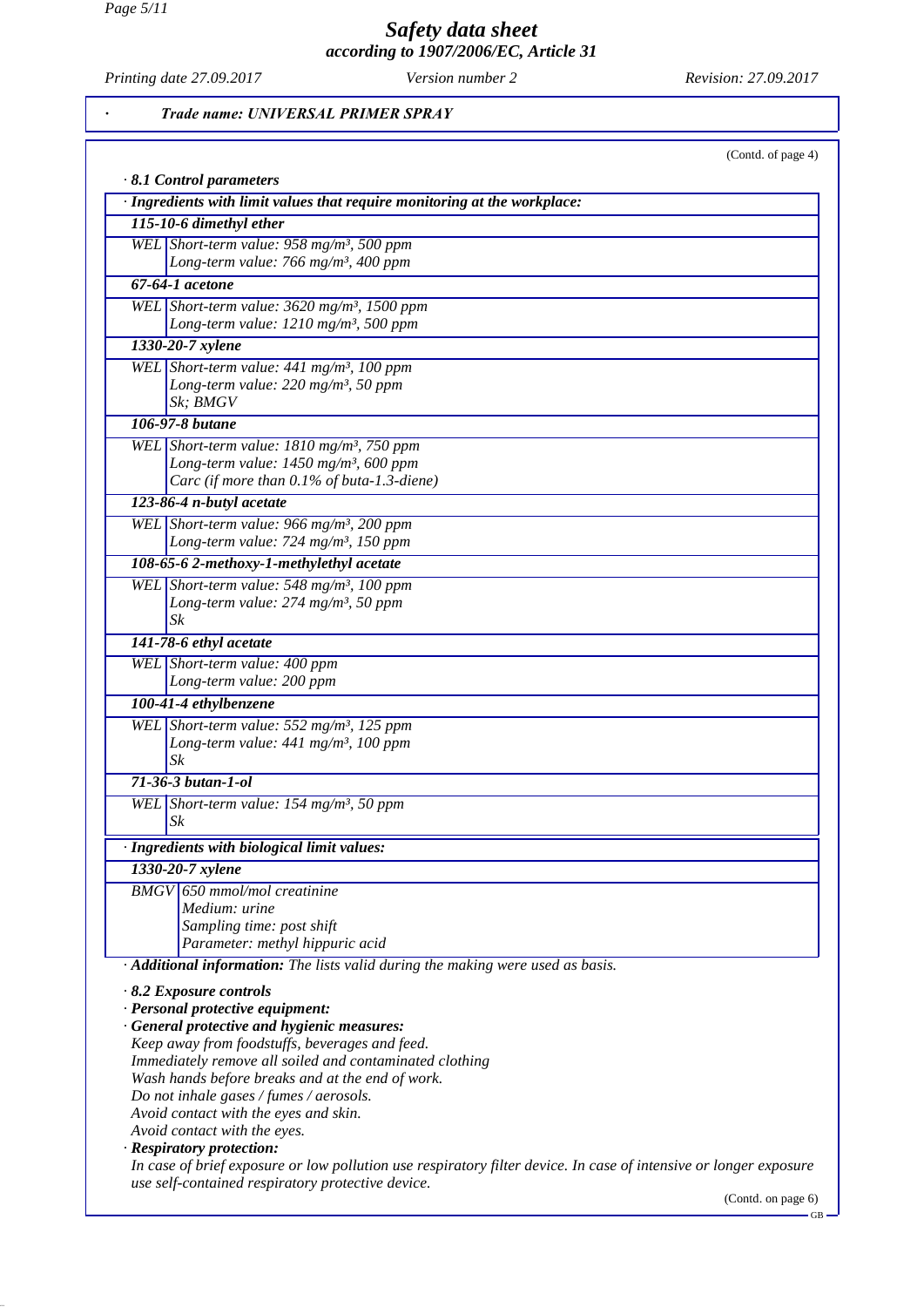*Page 6/11*

*Safety data sheet according to 1907/2006/EC, Article 31*

*Printing date 27.09.2017 Version number 2 Revision: 27.09.2017*

#### *· Trade name: UNIVERSAL PRIMER SPRAY*

#### *· Protection of hands:*

(Contd. of page 5)

*The glove material has to be impermeable and resistant to the product/ the substance/ the preparation. Due to missing tests no recommendation to the glove material can be given for the product/ the preparation/ the chemical mixture.*

*Selection of the glove material on consideration of the penetration times, rates of diffusion and the degradation*

#### *· Material of gloves*

*The selection of the suitable gloves does not only depend on the material, but also on further marks of quality and varies from manufacturer to manufacturer. As the product is a preparation of several substances, the resistance of the glove material can not be calculated in advance and has therefore to be checked prior to the application.*

*· Penetration time of glove material*

*Butyl rubber gloves with a thickness of 0.4 mm are resistant to: Acetone: 480 min Butyl acetate: 60 min Ethyl acetate: 170 min Xylene: 42 min The exact break through time has to be found out by the manufacturer of the protective gloves and has to be observed.*

*· Eye protection:*

*Tightly sealed goggles*

| <b>SECTION 9: Physical and chemical properties</b><br>· 9.1 Information on basic physical and chemical properties<br>· General Information |                                                                                                 |  |
|--------------------------------------------------------------------------------------------------------------------------------------------|-------------------------------------------------------------------------------------------------|--|
|                                                                                                                                            |                                                                                                 |  |
| Form:<br>Colour:                                                                                                                           | Aerosol                                                                                         |  |
| $\cdot$ Odour:                                                                                                                             | Different according to colouring<br>Solvent-like                                                |  |
| · Odour threshold:                                                                                                                         | Not determined.                                                                                 |  |
|                                                                                                                                            |                                                                                                 |  |
| $\cdot$ pH-value:                                                                                                                          | Not determined.                                                                                 |  |
| $\cdot$ Change in condition<br>Melting point/freezing point:<br>Initial boiling point and boiling range: Not applicable, as aerosol.       | Undetermined.                                                                                   |  |
| · Flash point:                                                                                                                             | $\langle$ = 0°C (<32 °F)<br>Not applicable, as aerosol.                                         |  |
| · Flammability (solid, gas):                                                                                                               | Not applicable.                                                                                 |  |
| · Ignition temperature:                                                                                                                    | $240^{\circ}C(464^{\circ}F)$                                                                    |  |
| $\cdot$ Decomposition temperature:                                                                                                         | Not determined.                                                                                 |  |
| $\cdot$ Auto-ignition temperature:                                                                                                         | Product is not selfigniting.                                                                    |  |
| $\cdot$ Explosive properties:                                                                                                              | Product is not explosive. However, formation of explosive air/<br>vapour mixtures are possible. |  |
| $\cdot$ Explosion limits:                                                                                                                  |                                                                                                 |  |
| Lower:                                                                                                                                     | $2.6$ Vol %                                                                                     |  |
| <b>Upper:</b>                                                                                                                              | 26.2Vol %                                                                                       |  |
| $\cdot$ Vapour pressure at 20°C (68 °F):                                                                                                   | $4,000hPa$ (3 mm Hg)                                                                            |  |
| $\cdot$ Density at 20 $\rm{C}$ (68 $\rm{F}$ ):                                                                                             | $0.76$ g/cm <sup>3</sup> (6.34 lbs/gal)                                                         |  |

(Contd. on page 7)

GB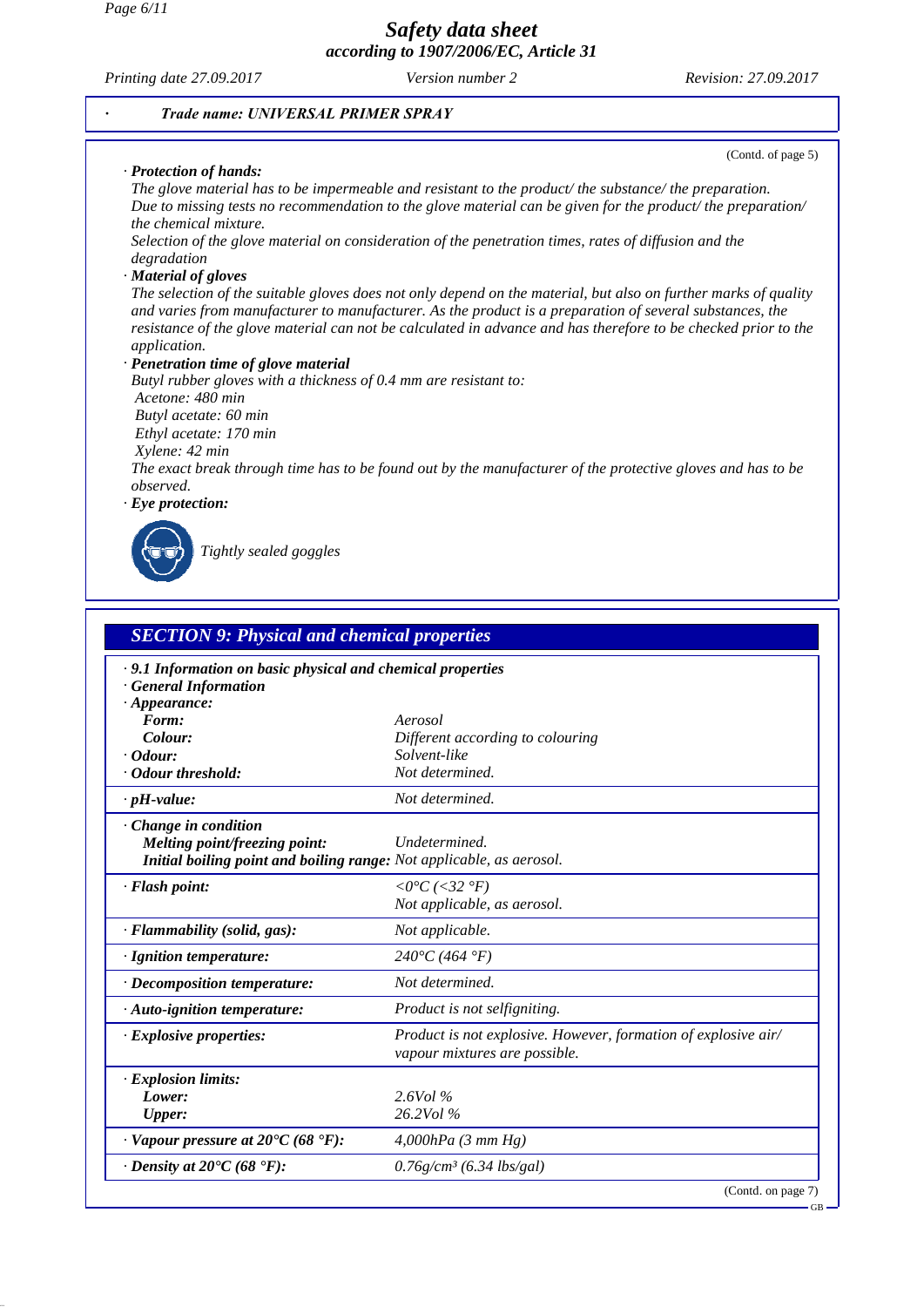*Printing date 27.09.2017 Version number 2 Revision: 27.09.2017*

#### *· Trade name: UNIVERSAL PRIMER SPRAY*

|                                           | (Contd. of page 6)                         |
|-------------------------------------------|--------------------------------------------|
| · Relative density                        | Not determined.                            |
| · Vapour density                          | Not determined.                            |
| $\cdot$ Evaporation rate                  | Not applicable.                            |
| · Solubility in / Miscibility with        |                                            |
| water:                                    | Not miscible or difficult to mix.          |
| · Partition coefficient: n-octanol/water: | Not determined.                            |
| $\cdot$ Viscosity:                        |                                            |
| Dynamic:                                  | Not determined.                            |
| Kinematic:                                | Not determined.                            |
| · Solvent content:                        |                                            |
| Organic solvents:                         | 78.0%                                      |
| $VOC$ (EC)                                |                                            |
|                                           | 628.7 g/l                                  |
| $\cdot$ VOC-EU%                           | 83.00 %                                    |
| · Solids content:                         | $15.6\%$                                   |
| $\cdot$ 9.2 Other information             | No further relevant information available. |

# *SECTION 10: Stability and reactivity*

*· 10.1 Reactivity No further relevant information available.*

- *· 10.2 Chemical stability*
- *· Thermal decomposition / conditions to be avoided: No decomposition if used according to specifications.*
- *· 10.3 Possibility of hazardous reactions No dangerous reactions known.*
- *· 10.4 Conditions to avoid No further relevant information available.*
- *· 10.5 Incompatible materials: No further relevant information available.*
- *· 10.6 Hazardous decomposition products: No dangerous decomposition products known.*

# *SECTION 11: Toxicological information*

*· 11.1 Information on toxicological effects*

*· Acute toxicity Based on available data, the classification criteria are not met.*

| 67-64-1 acetone                          |                          |                                         |
|------------------------------------------|--------------------------|-----------------------------------------|
| Oral                                     | LD50                     | $5,800$ mg/kg (rat)                     |
| Dermal                                   | LD50                     | $>15,800$ mg/kg (rabbit)                |
|                                          | Inhalative $LC50/4h$     | $\frac{76}{3}$ mg/l (rat)               |
| 1330-20-7 xylene                         |                          |                                         |
| Oral                                     | LD50                     | $3,523$ mg/kg (rat)                     |
| Dermal                                   | LD50                     | $2,000$ mg/kg (rabbit)                  |
|                                          |                          | Inhalative $ LCS0/4 h 22.1 mg/m3 (rat)$ |
|                                          | 123-86-4 n-butyl acetate |                                         |
| Oral                                     | LD50                     | $10,800$ mg/kg (rat)                    |
| Dermal                                   | LD50                     | $>17,600$ mg/kg (rabbit)                |
|                                          |                          | Inhalative $ LC50/4h $ 1.85 mg/l (rat)  |
| 108-65-6 2-methoxy-1-methylethyl acetate |                          |                                         |
| Oral                                     | LD50                     | $8,530$ mg/kg (rat)                     |
| Dermal                                   | LD50                     | $>5,000$ mg/kg (rabbit)                 |

*· Skin corrosion/irritation Based on available data, the classification criteria are not met.*

(Contd. on page 8)

GB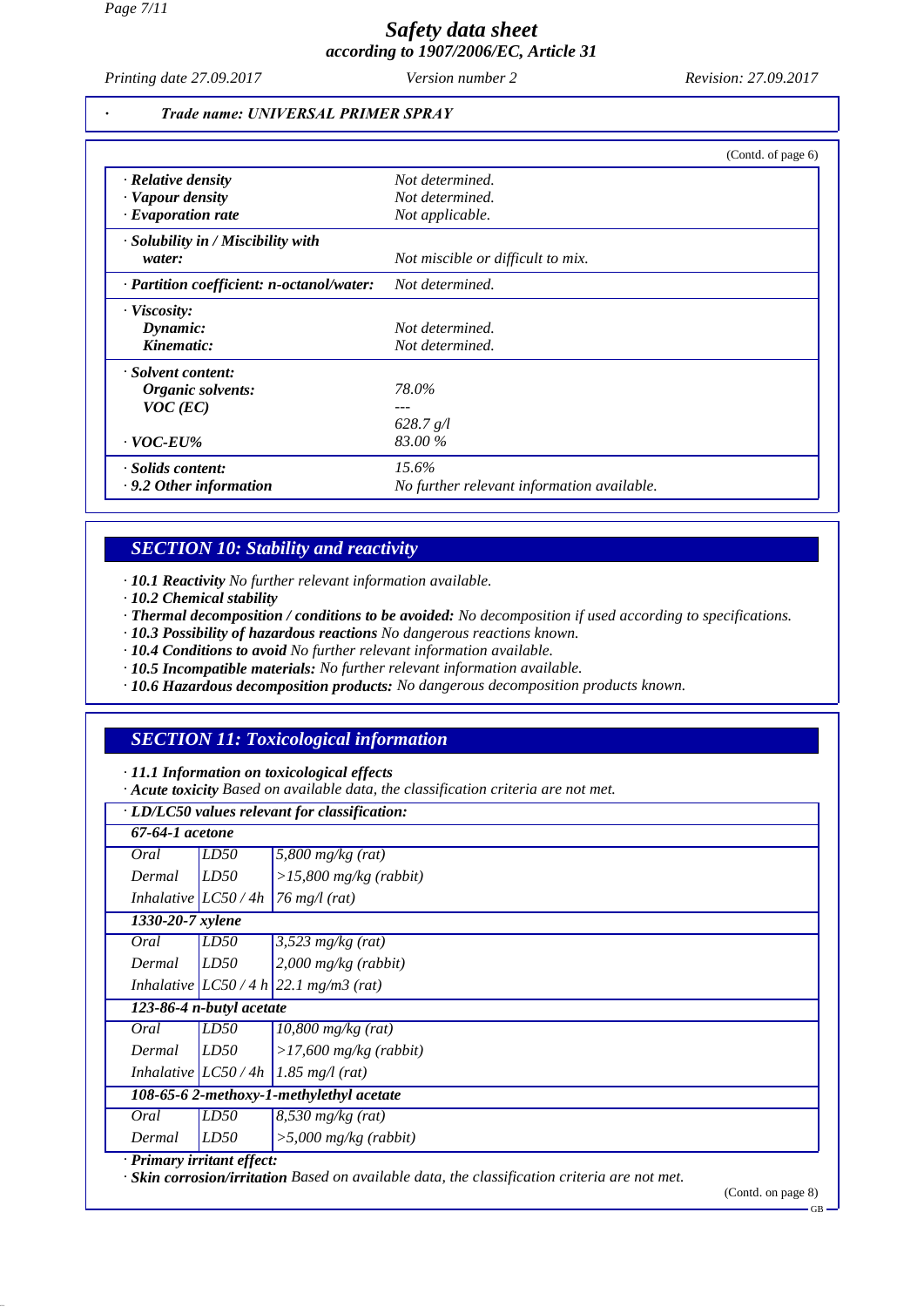*Printing date 27.09.2017 Version number 2 Revision: 27.09.2017*

(Contd. of page 7)

#### *· Trade name: UNIVERSAL PRIMER SPRAY*

*· Serious eye damage/irritation*

*Causes serious eye irritation.*

*· Respiratory or skin sensitisation Based on available data, the classification criteria are not met.*

*· CMR effects (carcinogenity, mutagenicity and toxicity for reproduction)*

*· Germ cell mutagenicity Based on available data, the classification criteria are not met.*

- *· Carcinogenicity Based on available data, the classification criteria are not met.*
- *· Reproductive toxicity Based on available data, the classification criteria are not met.*

*· STOT-single exposure*

*May cause drowsiness or dizziness.*

- *· STOT-repeated exposure Based on available data, the classification criteria are not met.*
- *· Aspiration hazard Based on available data, the classification criteria are not met.*

## *SECTION 12: Ecological information*

#### *· 12.1 Toxicity*

*· Aquatic toxicity:*

*67-64-1 acetone*

*LC50/96h 8,300 mg/l (fish)*

*EC50/96h 7,200 mg/l (algae)*

*LC50 / 48 h 8,450 mg/l (crustacean (water flea))*

*1330-20-7 xylene*

*EC50 / 48 h 7.4 mg/l (daphnia magna)*

*LC50 / 96 h 13.5 mg/l (fish)*

*123-86-4 n-butyl acetate*

*LC50 / 96 h 81 mg/l (fish)*

- *· 12.2 Persistence and degradability No further relevant information available.*
- *· 12.3 Bioaccumulative potential No further relevant information available.*
- *· 12.4 Mobility in soil No further relevant information available.*
- *· Additional ecological information:*

*· General notes:*

*Water hazard class 2 (German Regulation) (Self-assessment): hazardous for water Do not allow product to reach ground water, water course or sewage system. Danger to drinking water if even small quantities leak into the ground.*

*· 12.5 Results of PBT and vPvB assessment*

*· PBT: Not applicable.*

*· vPvB: Not applicable.*

*· 12.6 Other adverse effects No further relevant information available.*

# *SECTION 13: Disposal considerations*

#### *· 13.1 Waste treatment methods*

*· Recommendation*

*Must not be disposed together with household garbage. Do not allow product to reach sewage system.*

*· European waste catalogue*

*08 01 11\* waste paint and varnish containing organic solvents or other hazardous substances*

*15 01 04 metallic packaging*

*· Uncleaned packaging:*

*· Recommendation: Non contaminated packagings may be recycled.*

(Contd. on page 9)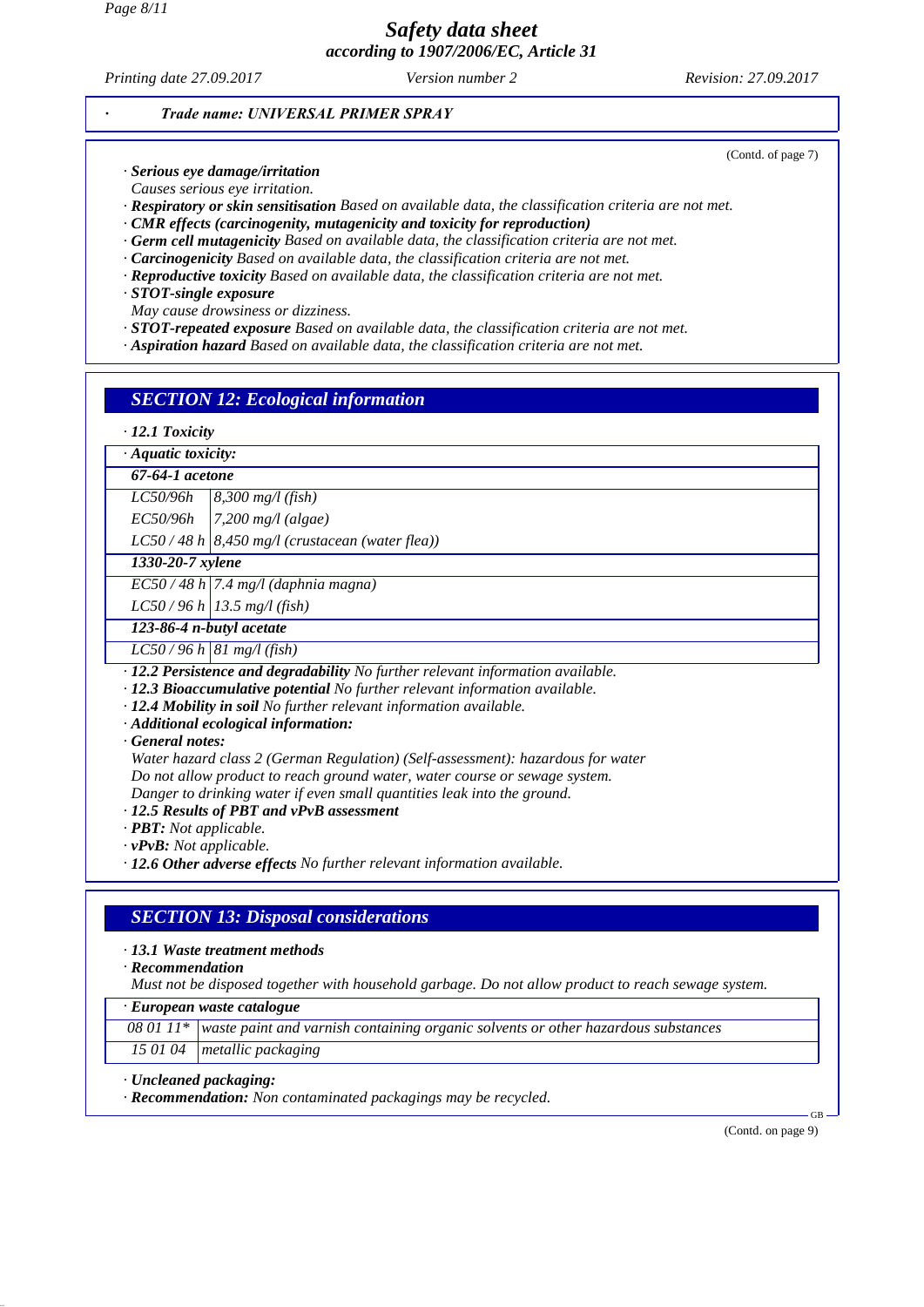*Printing date 27.09.2017 Version number 2 Revision: 27.09.2017*

#### *· Trade name: UNIVERSAL PRIMER SPRAY*

(Contd. of page 8)

| <b>SECTION 14: Transport information</b>          |                                                                                                            |
|---------------------------------------------------|------------------------------------------------------------------------------------------------------------|
| $\cdot$ 14.1 UN-Number                            |                                                                                                            |
| · ADR, IMDG, IATA                                 | <b>UN1950</b>                                                                                              |
| $\cdot$ 14.2 UN proper shipping name              |                                                                                                            |
| $\cdot$ ADR                                       | 1950 AEROSOLS                                                                                              |
| $\cdot$ IMDG                                      | <b>AEROSOLS</b>                                                                                            |
| $\cdot$ IATA                                      | AEROSOLS, flammable                                                                                        |
| $\cdot$ 14.3 Transport hazard class(es)           |                                                                                                            |
| $\cdot$ ADR                                       |                                                                                                            |
|                                                   |                                                                                                            |
|                                                   |                                                                                                            |
|                                                   |                                                                                                            |
| $\cdot$ Class                                     | 2 5F Gases.                                                                                                |
| $\cdot$ Label                                     | 2.1                                                                                                        |
|                                                   |                                                                                                            |
| · IMDG, IATA                                      |                                                                                                            |
|                                                   |                                                                                                            |
|                                                   |                                                                                                            |
|                                                   |                                                                                                            |
| · Class                                           | 2.1                                                                                                        |
| $\cdot$ Label                                     | 2.1                                                                                                        |
| · 14.4 Packing group                              |                                                                                                            |
| · ADR, IMDG, IATA                                 | not regulated                                                                                              |
| · 14.5 Environmental hazards:                     | Not applicable.                                                                                            |
| · 14.6 Special precautions for user               | Warning: Gases.                                                                                            |
| · Danger code (Kemler):                           |                                                                                                            |
| · EMS Number:                                     | $F$ -D,S-U                                                                                                 |
| · Stowage Code                                    | SW1 Protected from sources of heat.<br>SW22 For AEROSOLS with a maximum capacity of 1 litre:               |
|                                                   | Category A. For AEROSOLS with a capacity above 1 litre:                                                    |
|                                                   | Category B. For WASTE AEROSOLS: Category C, Clear                                                          |
|                                                   | of living quarters.                                                                                        |
| · Segregation Code                                | SG69 For AEROSOLS with a maximum capacity of 1 litre:                                                      |
|                                                   | Segregation as for class 9. Stow "separated from" class 1                                                  |
|                                                   | except for division 1.4. For AEROSOLS with a capacity<br>above 1 litre: Segregation as for the appropriate |
|                                                   | subdivision of class 2. For WASTE AEROSOLS:                                                                |
|                                                   | Segregation as for the appropriate subdivision of class 2.                                                 |
| · 14.7 Transport in bulk according to Annex II of |                                                                                                            |
| <b>Marpol and the IBC Code</b>                    | Not applicable.                                                                                            |
| · Transport/Additional information:               |                                                                                                            |
| $\cdot$ ADR                                       |                                                                                                            |
| $\cdot$ Limited quantities (LQ)                   | 1L                                                                                                         |
| $\cdot$ Excepted quantities (EQ)                  | Code: E0                                                                                                   |
|                                                   | Not permitted as Excepted Quantity                                                                         |
| · Transport category                              | 2                                                                                                          |
| · Tunnel restriction code                         | D                                                                                                          |
| · IMDG                                            |                                                                                                            |
| $\cdot$ Limited quantities (LQ)                   | 1L<br>Code: E0                                                                                             |
| $\cdot$ Excepted quantities (EQ)                  | Not permitted as Excepted Quantity                                                                         |
|                                                   | (Contd. on page 10)                                                                                        |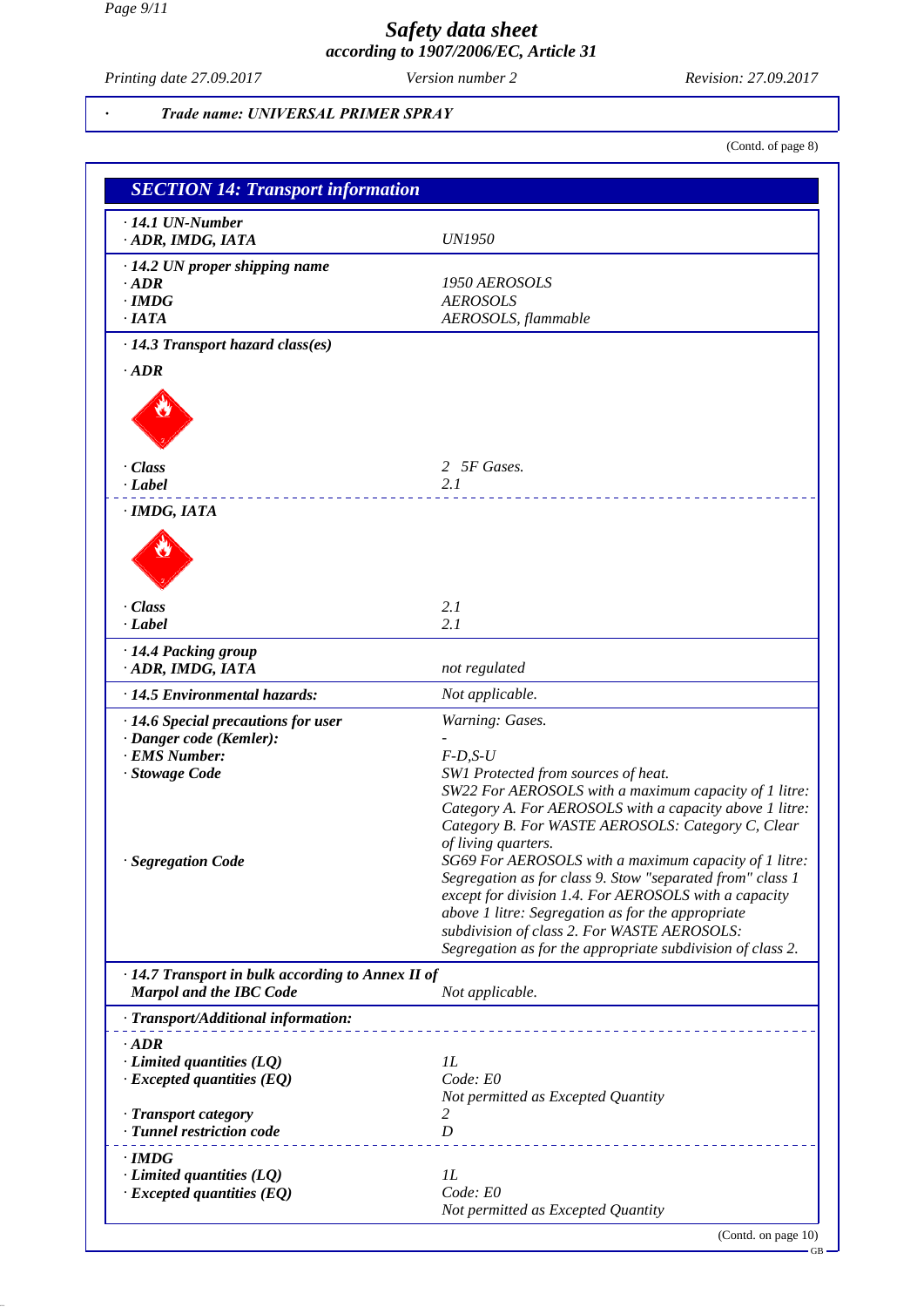*Printing date 27.09.2017 Version number 2 Revision: 27.09.2017*

*· Trade name: UNIVERSAL PRIMER SPRAY*

(Contd. of page 9)

GB

*· Code: E0 Not permitted as Excepted Quantity*

*· UN "Model Regulation": UN 1950 AEROSOLS, 2.1*

# *SECTION 15: Regulatory information*

*· 15.1 Safety, health and environmental regulations/legislation specific for the substance or mixture*

- *· Directive 2012/18/EU*
- *· Named dangerous substances ANNEX I None of the ingredients is listed.*
- *· Seveso category P3a FLAMMABLE AEROSOLS*
- *· Qualifying quantity (tonnes) for the application of lower-tier requirements 150 t*
- *· Qualifying quantity (tonnes) for the application of upper-tier requirements 500 t*
- *· REGULATION (EC) No 1907/2006 ANNEX XVII Conditions of restriction: 3, 48*
- *· 15.2 Chemical safety assessment: A Chemical Safety Assessment has not been carried out.*

## *SECTION 16: Other information*

*This information is based on our present knowledge. However, this shall not constitute a guarantee for any specific product features and shall not establish a legally valid contractual relationship.*

*· Relevant phrases H220 Extremely flammable gas. H225 Highly flammable liquid and vapour. H226 Flammable liquid and vapour. H280 Contains gas under pressure; may explode if heated. H302 Harmful if swallowed. H304 May be fatal if swallowed and enters airways. H312 Harmful in contact with skin. H315 Causes skin irritation. H317 May cause an allergic skin reaction. H318 Causes serious eye damage. H319 Causes serious eye irritation. H332 Harmful if inhaled. H334 May cause allergy or asthma symptoms or breathing difficulties if inhaled. H335 May cause respiratory irritation. H336 May cause drowsiness or dizziness. H373 May cause damage to organs through prolonged or repeated exposure. H412 Harmful to aquatic life with long lasting effects. · Abbreviations and acronyms: ADR: Accord européen sur le transport des marchandises dangereuses par Route (European Agreement concerning the International Carriage of Dangerous Goods by Road) IMDG: International Maritime Code for Dangerous Goods IATA: International Air Transport Association GHS: Globally Harmonised System of Classification and Labelling of Chemicals EINECS: European Inventory of Existing Commercial Chemical Substances ELINCS: European List of Notified Chemical Substances CAS: Chemical Abstracts Service (division of the American Chemical Society) VOC: Volatile Organic Compounds (USA, EU) LC50: Lethal concentration, 50 percent LD50: Lethal dose, 50 percent PBT: Persistent, Bioaccumulative and Toxic vPvB: very Persistent and very Bioaccumulative Flam. Gas 1: Flammable gases – Category 1 Aerosol 1: Aerosols – Category 1 Press. Gas C: Gases under pressure – Compressed gas Flam. Liq. 2: Flammable liquids – Category 2 Flam. Liq. 3: Flammable liquids – Category 3 Acute Tox. 4: Acute toxicity – Category 4 Skin Irrit. 2: Skin corrosion/irritation – Category 2 Eye Dam. 1: Serious eye damage/eye irritation – Category 1* (Contd. on page 11)